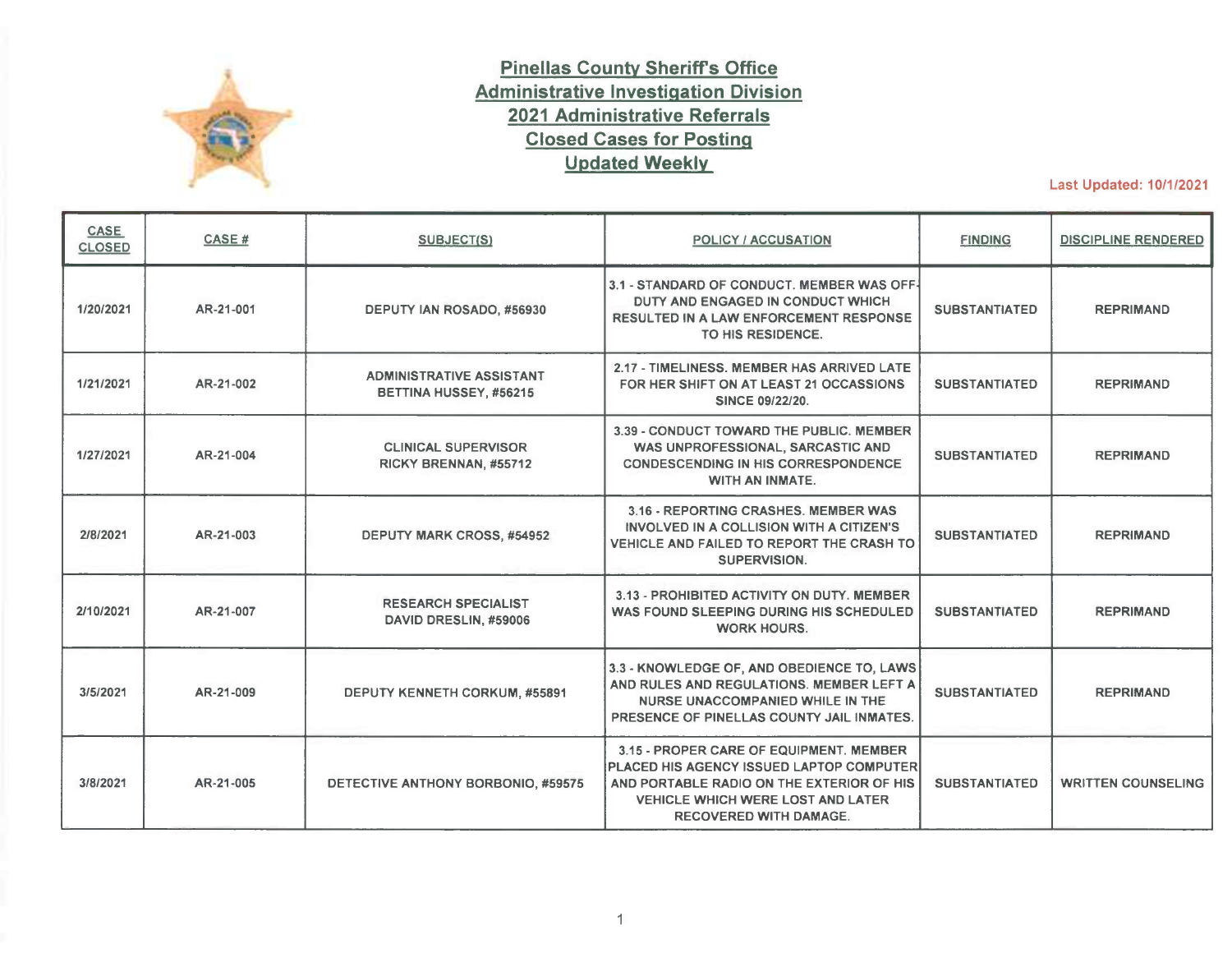| CASE<br><b>CLOSED</b> | <b>CASE#</b> | <b>SUBJECT(S)</b>                                                            | <b>POLICY / ACCUSATION</b>                                                                                                                                                                     | <b>FINDING</b>       | <b>DISCIPLINE RENDERED</b> |
|-----------------------|--------------|------------------------------------------------------------------------------|------------------------------------------------------------------------------------------------------------------------------------------------------------------------------------------------|----------------------|----------------------------|
| 3/9/2021              | AR-21-006    | DEPUTY CHRISTOPHER VOYER, #59057                                             | 3.4(D) - PERFORMANCE OF DUTY. WHILE<br>INSTRUCTING THE MEMBER FAILED TO VERIFY A<br>TRAINING ANTENDEE WAS PROVIDED CORRECT<br>AMMUNITION, USE RESULTED IN DAMAGE TO<br><b>AGENCY PROPERTY.</b> | <b>SUBSTANTIATED</b> | <b>REPRIMAND</b>           |
| 3/9/2021              | AR-21-008    | <b>CHILD PROTECTION INVESTIGATOR</b><br>NICOLE STANLEY, #60105               | 3.4(D) - PERFORMANCE OF DUTY. MEMBER<br><b>FAILED TO COMPLETE CASE RELATED</b><br><b>DOCUMENTATION WITHIN TIMEFRAMES</b><br><b>ESTABLISHED BY POLICY.</b>                                      | <b>SUBSTANTIATED</b> | <b>REPRIMAND</b>           |
| 3/12/2021             | AR-21-010    | <b>FAMILY SUPPORT SERVICES WORKER DEANNA</b><br><b>HOBSON, #60178</b>        | 3.3 - KNOWLEDGE OF, AND OBEDIENCE TO, LAWS<br>AND RULES AND REGULATIONS. MEMBER<br><b>CONDUCTED AN UNAUTHORIZED COMPUTER</b><br>INQUIRY.                                                       | <b>SUBSTANTIATED</b> | <b>WRITTEN COUNSELING</b>  |
| 3/15/2021             | AR-21-016    | <b>CORPORAL GILBERTO PEREZ, #57156</b>                                       | 3.3 - KNOWLEDGE OF, AND OBEDIENCE TO, LAWS<br>AND RULES AND REGULATIONS. MEMBER<br><b>ACCIDENTALLY DISCHARGED HIS ELECTRONIC</b><br><b>CONTROL WEAPON.</b>                                     | <b>SUBSTANTIATED</b> | <b>WRITTEN COUNSELING</b>  |
| 3/22/2021             | AR-21-015    | DEPUTY JOSEPH ROBINSON, #58520                                               | 2.17 - TIMELINESS. MEMBER HAS ARRIVED LATE<br>FOR HIS SHIFT ON SIX OCCASIONS SINCE 10/15/20                                                                                                    | <b>SUBSTANTIATED</b> | <b>REPRIMAND</b>           |
| 3/25/2021             | AR-21-014    | DEPUTY JAMES WILHELM, #56466                                                 | 3.3 - KNOWLEDGE OF, AND OBEDIENCE TO, LAWS<br>AND RULES AND REGULATIONS, MEMBER<br><b>ACCIDENTALLY DISCHARGED HIS ELECTRONIC</b><br><b>CONTROL WEAPON.</b>                                     | <b>SUBSTANTIATED</b> | <b>WRITTEN COUNSELING</b>  |
| 3/26/2021             | AR-21-013    | <b>LICENSED PRACTICAL NURSE</b><br>JANIS MCKIEL, #59672                      | 3.4(D) - PERFORMANCE OF DUTY. MEMBER<br><b>FAILED TO RESPOND TO AN INMATE MEDICAL</b><br><b>COMPLAINT REPORTED BY A DETENTION</b><br>DEPUTY.                                                   | <b>SUBSTANTIATED</b> | <b>REPRIMAND</b>           |
| 3/29/2021             | AR-21-017    | <b>CORPORAL SHAWN BRINSON, #58505</b><br><b>DEPUTY EUGENE SNITKO, #58643</b> | 3.31(D) - FAILING TO SUBMIT PROPERLY WRITTEN<br>REPORTS. MEMBERS FAILED TO DOCUMENT<br>THEIR INVOLVEMENT IN AN INCIDENT WITH AN<br><b>INMATE.</b>                                              | <b>SUBSTANTIATED</b> | <b>REPRIMAND</b>           |
| 3/31/2021             | AR-21-018    | <b>DETECTIVE DENNIS CURTIN, #58373</b>                                       | 3.15 - PROPER CARE OF EQUIPMENT. MEMBER<br><b>LOST HIS AGENCY ISSUED ELECTRONIC</b><br><b>CONTROL WEAPON.</b>                                                                                  | <b>SUBSTANTIATED</b> | <b>WRITTEN COUNSELING</b>  |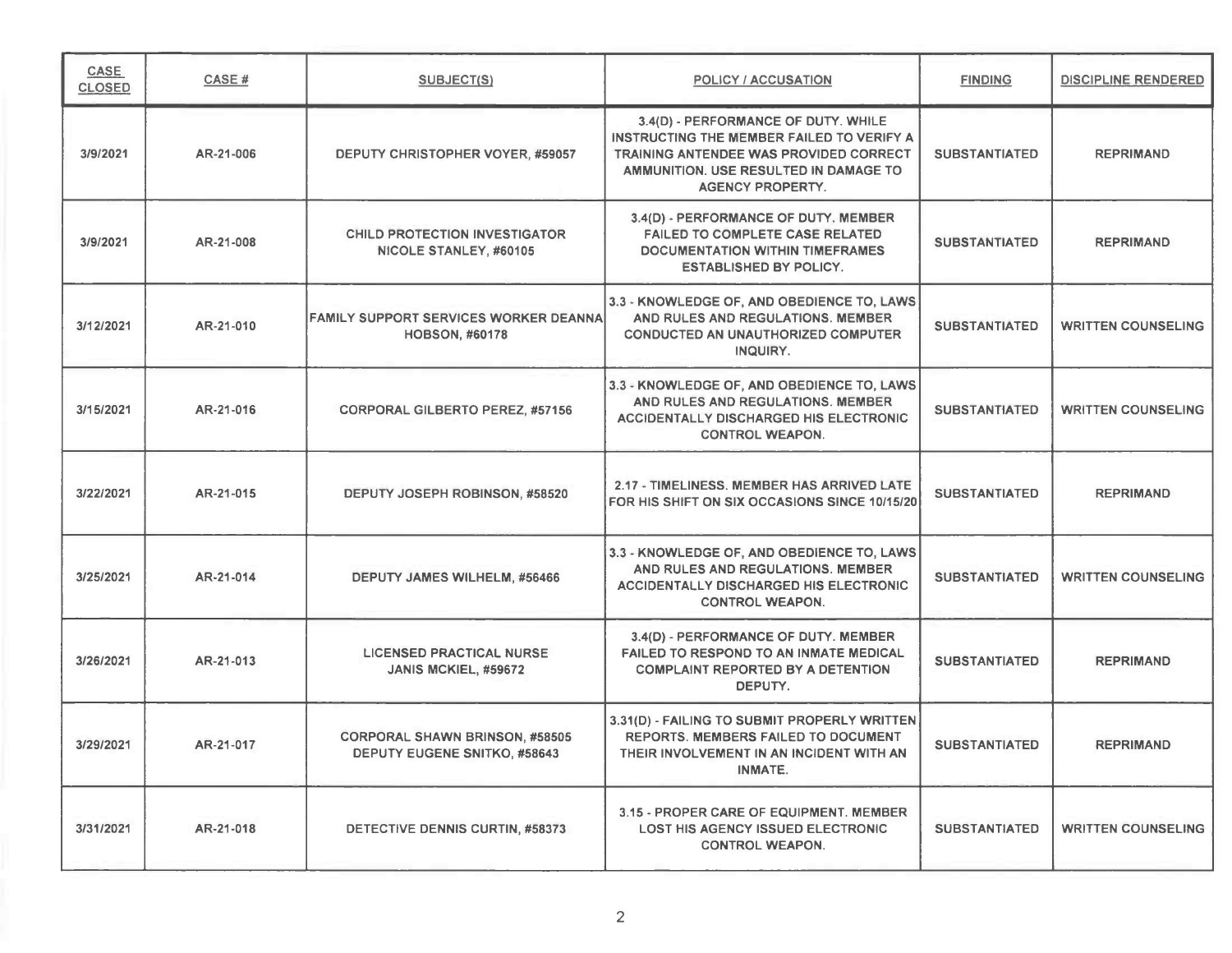| <b>CASE</b><br><b>CLOSED</b> | CASE#     | <b>SUBJECT(S)</b>                                                     | <b>POLICY / ACCUSATION</b>                                                                                                                                                                        | <b>FINDING</b>       | <b>DISCIPLINE RENDERED</b> |
|------------------------------|-----------|-----------------------------------------------------------------------|---------------------------------------------------------------------------------------------------------------------------------------------------------------------------------------------------|----------------------|----------------------------|
| 4/1/2021                     | AR-21-012 | <b>LICENSED PRACTICAL NURSE</b><br>REGINALD JOSEPH, #58131            | 3.4(D) - PERFORMANCE OF DUTY. MEMBER<br><b>FAILED TO FOLLOW ESTABLISHED PROCEDURES</b><br>WHILE ADDRESSING A PATIENT'S MEDICAL<br><b>COMPLAINT.</b>                                               | <b>SUBSTANTIATED</b> | <b>WRITTEN COUNSELING</b>  |
| 4/29/2021                    | AR-21-023 | <b>CORPORAL THOMAS CASSIDY, #58636</b><br>DEPUTY HUNTER STOUT, #60156 | 3.4(D) - PERFORMANCE OF DUTY. MEMBERS DID<br>NOT AUTHOR A WRITTEN REPORT OR NOTIFY<br>CHAIN OF COMMAND OF INMATE FIGHT.                                                                           | <b>SUBSTANTIATED</b> | <b>REPRIMAND</b>           |
| 5/3/2021                     | AR-21-019 | <b>LICENSED PRACTICAL NURSE</b><br>ALANNA SPINACI, #60378             | 3.39 - CONDUCT TOWARD THE PUBLIC. MEMBER<br>ENGAGED IN A VERBAL ARGUMENT WITH AN<br>INMATE AND CALLED THE INMATE A PROFANE<br>NAME.                                                               | <b>SUBSTANTIATED</b> | <b>WRITTEN COUNSELING</b>  |
| 5/3/2021                     | AR-21-022 | DEPUTY HERBERT PORRATA, #60304                                        | 3.3 - KNOWLEDGE OF, AND OBEDIENCE TO, LAWS<br>AND RULES AND REGULATIONS. MEMBER<br><b>ACCIDENTALLY DISCHARGED HIS ELECTRONIC</b><br><b>CONTROL WEAPON.</b>                                        | <b>SUBSTANTIATED</b> | <b>WRITTEN COUNSELING</b>  |
| 5/13/2021                    | AR-21-011 | <b>LICENSED PRACTICAL NURSE</b><br>JANE DESANTO, #56255               | 3.4(D) - PERFORMANCE OF DUTY. MEMBER<br>ALLOWED AN INMATE COMPLAINANING OF A<br><b>MEDICAL CONCERN TO REMAIN IN THEIR</b><br><b>CURRENT HOUSING.</b>                                              | <b>SUBSTANTIATED</b> | <b>WRITTEN COUNSELING</b>  |
| 5/14/2021                    | AR-21-020 | <b>SERGEANT JAMES ARNTZ, #55450</b>                                   | 3.31(F) - FAILURE TO PROPERLY SUPERVISE.<br>MEMBER FAILED TO PROPERLY SUPERVISE A<br>SUBORDINATE MEMBER WHO ENGAGED IN THE<br><b>PURSUIT OF A VEHICLE.</b>                                        | <b>SUBSTANTIATED</b> | <b>REPRIMAND</b>           |
| 5/17/2021                    | AR-21-025 | DEPUTY CARLOS PURCHADES, #60154                                       | 3.15 - PROPER CARE OF EQUIPMENT. MEMBER<br><b>FAILED TO SECURE HIS PERSONALLY OWNED</b><br>VEHICLE, RESULTING IN THE THEFT OF HIS<br><b>AGENCY CREDENTIALS.</b>                                   | <b>SUBSTANTIATED</b> | <b>WRITTEN COUNSELING</b>  |
| 5/25/2021                    | AR-21-021 | <b>DEPUTY JONATHAN MCMANIS, #56128</b>                                | 3.1 - STANDARD OF CONDUCT. MEMBER MADE<br>INAPPROPRIATE COMMENTS WHILE ATTENDING<br><b>TRAINING.</b>                                                                                              | <b>SUBSTANTIATED</b> | <b>REPRIMAND</b>           |
| 6/1/2021                     | AR-21-028 | SERGEANT JAMES BRUECHNER, #54400                                      | 3.31(F) - FAILURE TO PROPERLY SUPERVISE.<br>MEMBER FAILED TO PROPERLY SUPERVISE A<br>SUBORDINATE MEMBER, WHICH RESULTED IN A<br><b>CRIMINAL INVESTIGATION BEING HANDLED</b><br><b>IMPROPERLY.</b> | <b>SUBSTANTIATED</b> | <b>REPRIMAND</b>           |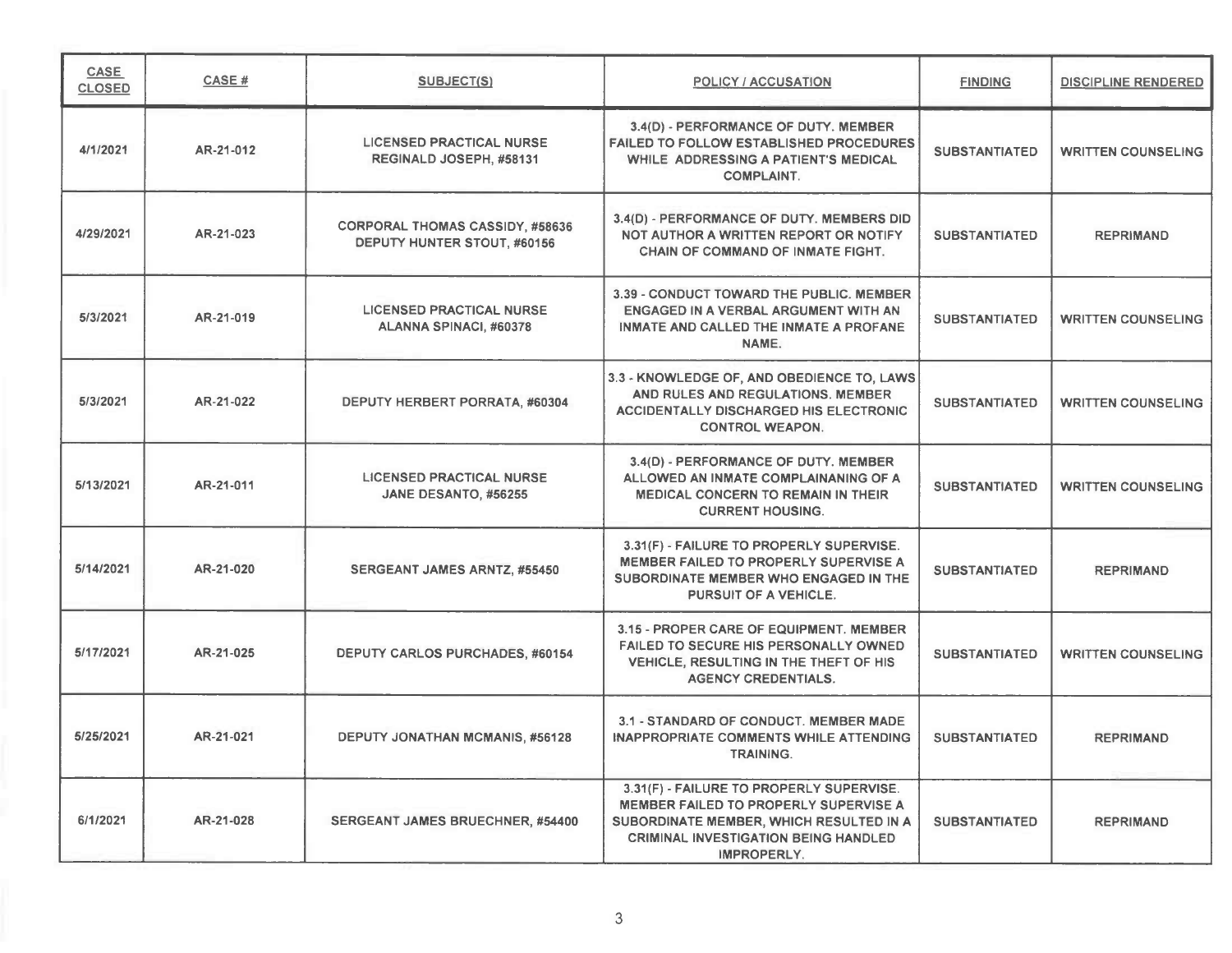| CASE<br><b>CLOSED</b> | CASE#     | SUBJECT(S)                                                                    | POLICY / ACCUSATION                                                                                                                                                    | <b>FINDING</b>       | <b>DISCIPLINE RENDERED</b> |
|-----------------------|-----------|-------------------------------------------------------------------------------|------------------------------------------------------------------------------------------------------------------------------------------------------------------------|----------------------|----------------------------|
| 6/2/2021              | AR-21-029 | <b>JUVENILE ELECTRONIC MONITORING</b><br><b>SPECIALIST PAUL HICKS, #56223</b> | 3.4(D) - PERFORMANCE OF DUTY. MEMBER WAS<br>SARCASTIC AND DEFIANT TOWARD AN<br>ASSISTANT STATE ATTORNEY DURING TRIAL<br><b>PREPARATIONS.</b>                           | <b>SUBSTANTIATED</b> | <b>WRITTEN COUNSELING</b>  |
| 6/2/2021              | AR-21-030 | <b>CORPORAL KEVIN FEY. #58326</b>                                             | 3.3 - KNOWLEDGE OF, AND OBEDIENCE TO, LAWS<br>AND RULES AND REGULATIONS. MEMBER<br><b>ACCIDENTALLY DISCHARGED HIS ELECTRONIC</b><br><b>CONTROL WEAPON.</b>             | <b>SUBSTANTIATED</b> | <b>WRITTEN COUNSELING</b>  |
| 6/4/2021              | AR-21-024 | <b>DEPUTY NICHOLAS VEGA, #59647</b>                                           | 3.15 - PROPER CARE OF EQUIPMENT. MEMBER<br>LEFT HIS AGENCY ISSUED RIFLE UNSECURED IN<br>THE PASSENGER COMPARTMENT OF HIS<br><b>VEHICLE, WHICH WAS UNLOCKED.</b>        | <b>SUBSTANTIATED</b> | <b>REPRIMAND</b>           |
| 6/8/2021              | AR-21-027 | <b>PROBATION SUPERVISOR</b><br><b>DESIREE BRITT-ANDERSON, #57446</b>          | 3.4(D) - PERFORMANCE OF DUTY. MEMBER<br>FAILED TO TAKE FOLLOW-UP ACTION OR NOTIFY<br>HER SUPERVISION OF AN OVERSIGHT ERROR<br><b>DISCOVERED DURING A CASE AUDIT.</b>   | <b>SUBSTANTIATED</b> | <b>REPRIMAND</b>           |
| 6/1/2021              | AR-21-026 | DEPUTY CLAY SAUNDERS, #55790                                                  | 3.19 - CARE, CUSTODY, AND CONTROL OF<br><b>PROPERTY / EVIDENCE. MEMBER FAILED TO</b><br>PROPERLY SUBMIT EVIDENCE COLLECTED<br>DURING A VEHICLE BURGLARY INVESTIGATION. | <b>SUBSTANTIATED</b> | <b>WRITTEN COUNSELING</b>  |
| 6/21/2021             | AR-21-031 | DEPUTY BRIAN BEELER, #59216                                                   | 3.15 - PROPER CARE OF EQUIPMENT, MEMBER<br><b>LOST HIS AGENCY CREDENTIALS AND BUILDING</b><br><b>ACCESS CARD.</b>                                                      | <b>UNFOUNDED</b>     | N/A                        |
| 6/25/2021             | AR-21-033 | DEPUTY CATHERINE FEDELE, #59038                                               | 3.3 - KNOWLEDGE OF, AND OBEDIENCE TO, LAWS<br>AND RULES AND REGULATIONS. MEMBER<br><b>ACCIDENTALLY DISCHARGED HER ELECTRONIC</b><br><b>CONTROL WEAPON.</b>             | <b>SUBSTANTIATED</b> | <b>WRITTEN COUNSELING</b>  |
| 6/25/2021             | AR-21-036 | DEPUTY STEPHANIE MANN, #56187                                                 | 3.39 - CONDUCT TOWARD THE PUBLIC, MEMBER<br>BEGAN AN UNWANTED, PERSONAL<br><b>CONVERSATION WITH AN INMATE.</b>                                                         | <b>SUBSTANTIATED</b> | <b>REPRIMAND</b>           |
| 6/29/2021             | AR-21-035 | <b>MEDICAL DIRECTOR KEVIN KYLE, #58893</b>                                    | 3.1 - STANDARD OF CONDUCT. MEMBER WAS<br><b>RUDE AND CONDESCENDING TOWARD AN</b><br>APPLICANT.                                                                         | <b>SUBSTANTIATED</b> | <b>REPRIMAND</b>           |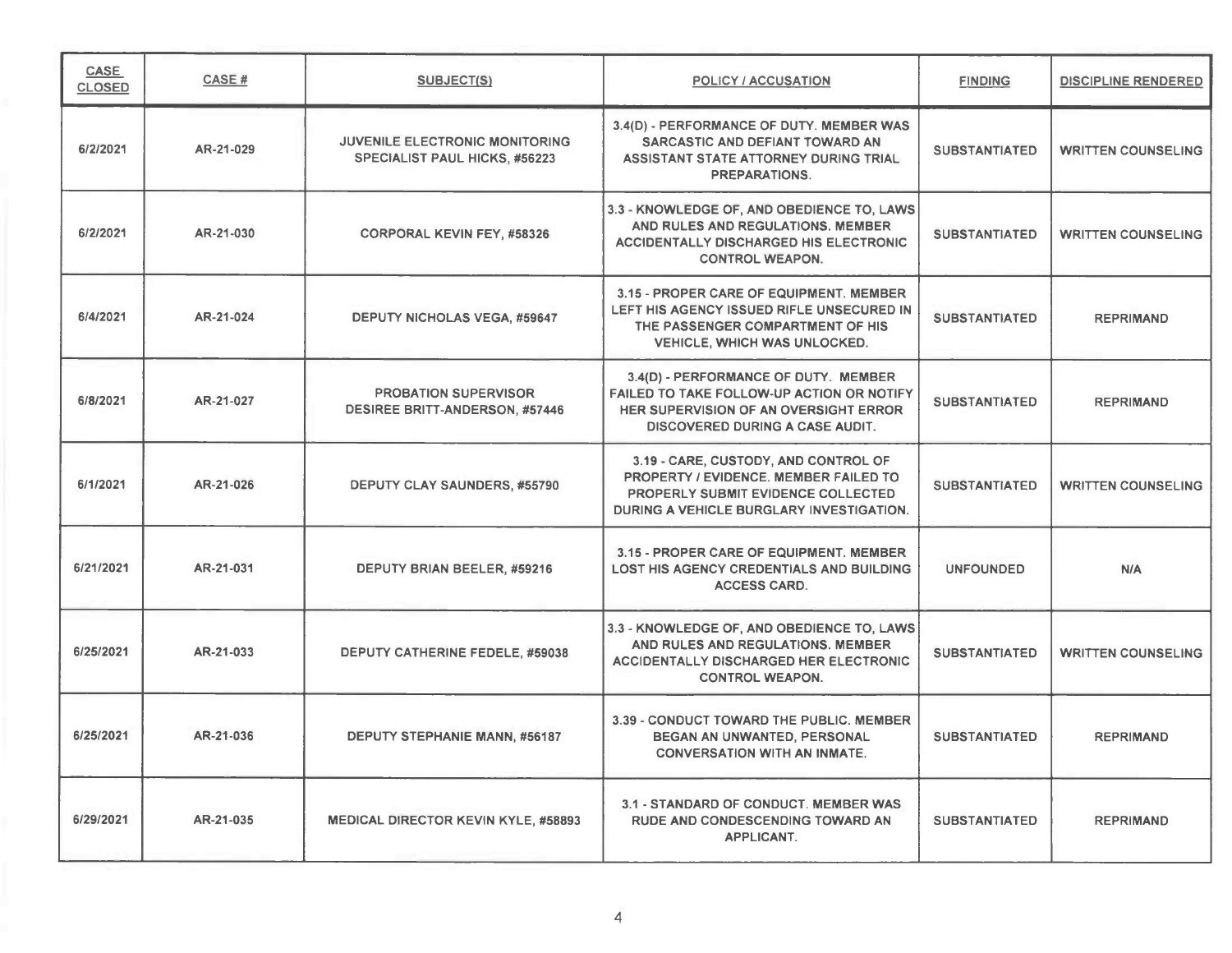| <b>CASE</b><br><b>CLOSED</b> | CASE#     | <b>SUBJECT(S)</b>                                                                                                                                  | <b>POLICY / ACCUSATION</b>                                                                                                                                                                             | <b>FINDING</b>       | <b>DISCIPLINE RENDERED</b> |
|------------------------------|-----------|----------------------------------------------------------------------------------------------------------------------------------------------------|--------------------------------------------------------------------------------------------------------------------------------------------------------------------------------------------------------|----------------------|----------------------------|
| 7/7/2021                     | AR-21-032 | <b>INMATE RECORDS SPECIALIST III</b><br><b>MARLIN RIVERA-PEREZ. #59262</b>                                                                         | 3.4(D) - PERFORMANCE OF DUTY. MEMBER<br><b>FAILED TO VERIFY A COURT ORDERED</b><br><b>CUSTODIAN WAS PRESENT PRIOR TO THE</b><br><b>RELEASE OF AN INMATE.</b>                                           | <b>SUBSTANTIATED</b> | <b>REPRIMAND</b>           |
| 7/12/2021                    | AR-21-034 | LIEUTENANT THOMAS MONTGOMERY, #54581<br>LIEUTENANT WILLIAM BYRD, #54118<br>SERGEANT CHAD MCINTYRE, #56081<br><b>SERGEANT LONNIE REDMON, #56592</b> | 3.31(F) - FAILURE TO PROPERLY SUPERVISE.<br>MEMBERS TOOK NO SUPERVISORY ACTION TO<br>TERMINATE AN UNAUTHORIZED PURSUIT.                                                                                | <b>SUBSTANTIATED</b> | <b>REPRIMAND X4</b>        |
| 8/2/2021                     | AR-21-038 | <b>CORPORAL SCOTT COLLINS, #55688</b>                                                                                                              | 3.4(D) - PERFORMANCE OF DUTY. MEMBER<br>ALLOWED A HANDCUFFED JUVENILE TO<br>TEMPORARILY ESCAPE FROM HIS CUSTODY.                                                                                       | <b>SUBSTANTIATED</b> | <b>REPRIMAND</b>           |
| 8/9/2021                     | AR-21-037 | <b>INMATE RECORDS SPECIALIST III</b><br><b>KAREN KUNZ, #57593</b>                                                                                  | 3.4(D) - PERFORMANCE OF DUTY. MEMBER<br><b>FAILED TO TAKE ACTION ON A TELETYPE</b><br>RELEASING AN OUT OF STATE HOLD ON AN<br>INMATE. THE ERROR RESULTED IN A NINE AND A<br><b>HALF HOUR OVERSTAY.</b> | <b>SUBSTANTIATED</b> | <b>REPRIMAND</b>           |
| 8/9/2021                     | AR-21-040 | <b>INMATE RECORDS SPECIALIST III</b><br>EDITH PATRICK, #58099                                                                                      | 3.4(D) - PERFORMANCE OF DUTY. MEMBER<br><b>INACCURATELY COMPLETED THE BOOKING</b><br><b>VERIFICATION PROCESS ON AN INMATE WHICH</b><br><b>RESULTED IN AN ERRONEOUS RELEASE.</b>                        | <b>SUBSTANTIATED</b> | <b>WRITTEN COUNSELING</b>  |
| 8/9/2021                     | AR-21-045 | DEPUTY JACK SKIPPER, #59173                                                                                                                        | 3.3 - KNOWLEDGE OF, AND OBEDIENCE TO, LAWS<br>AND RULES AND REGULATIONS. MEMBER<br><b>ACCIDENTALLY DISCHARGED HIS ELECTRONIC</b><br><b>CONTROL WEAPON.</b>                                             | <b>SUBSTANTIATED</b> | <b>WRITTEN COUNSELING</b>  |
| 8/10/2021                    | AR-21-041 | <b>INMATE RECORDS SPECIALIST III</b><br><b>ANTOINETTE GUGLIOTA, #54151</b>                                                                         | 3.4(D) - PERFORMANCE OF DUTY. MEMBER<br>FAILED TO RECOGNIZE AN INMATE HAD AN<br>ACTIVE PROBABLE CAUSE AFFIDAVIT FOR THEIR<br>ARREST, WHICH RESULTED IN AN ERRONEOUS<br><b>RELEASE.</b>                 | <b>SUBSTANTIATED</b> | <b>REPRIMAND</b>           |
| 8/10/2021                    | AR-21-044 | <b>CLINICAL SUPERVISOR</b><br>VALERIE PHILLIPS, #58451                                                                                             | 3.4(A) - PERFORMANCE OF DUTY. MEMBER<br><b>REFUSED TO ASSIST DETENTION AND</b><br><b>CORRECTIONS STAFF WITH THE BATHING OF AN</b><br>INMATE.                                                           | <b>SUBSTANTIATED</b> | <b>REPRIMAND</b>           |